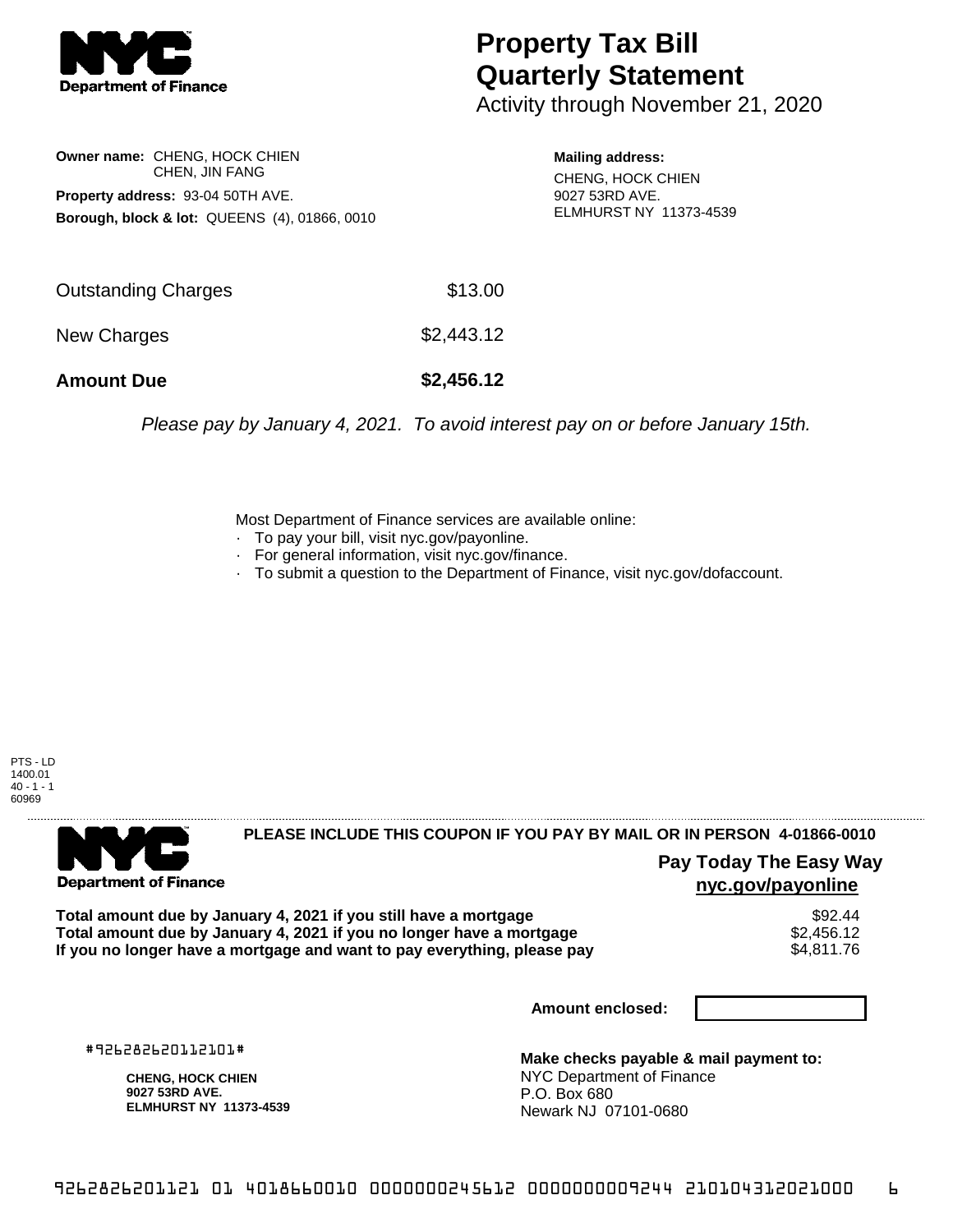

| <b>Previous Charges</b>                                                                        |                               |                          | Amount                   |
|------------------------------------------------------------------------------------------------|-------------------------------|--------------------------|--------------------------|
| Total previous charges including interest and payments                                         |                               |                          | \$13.00                  |
| <b>Current Charges</b>                                                                         | <b>Activity Date Due Date</b> |                          | Amount                   |
| <b>Finance-Property Tax</b><br><b>Adopted Tax Rate</b>                                         |                               | 01/01/2021               | \$2,391.24<br>$$-27.56$  |
| HPD-Emergency Repair- Chg<br><b>HPD-Emergency Repair- Tax</b>                                  |                               | 01/01/2021<br>01/01/2021 | \$50.00<br>\$29.44       |
| <b>Total current charges</b>                                                                   |                               |                          | \$2,443.12               |
| <b>Tax Year Charges Remaining</b>                                                              | <b>Activity Date Due Date</b> |                          | <b>Amount</b>            |
| <b>Finance-Property Tax</b><br><b>Adopted Tax Rate</b>                                         |                               | 04/01/2021               | \$2,391.24<br>$$-27.56$  |
| Total tax year charges remaining                                                               |                               |                          | \$2,363.68               |
| If you pay everything you owe by January 4, 2021, you would save:                              |                               | \$8.04                   |                          |
| How We Calculated Your Property Tax For July 1, 2020 Through June 30, 2021                     |                               |                          |                          |
|                                                                                                |                               | Overall                  |                          |
| Tax class 1 - Small Home, Less Than 4 Families                                                 |                               | <b>Tax Rate</b>          |                          |
| Original tax rate billed                                                                       |                               | 21.1670%                 |                          |
| New Tax rate<br><b>Estimated Market Value \$1,040,000</b>                                      |                               | 21.0450%                 |                          |
|                                                                                                |                               |                          | <b>Taxes</b>             |
| <b>Billable Assessed Value</b>                                                                 |                               | \$45,188                 |                          |
| <b>Taxable Value</b>                                                                           |                               | \$45,188 x 21.0450%      |                          |
| <b>Tax Before Abatements and STAR</b><br>Annual property tax                                   |                               | \$9,509.84               | \$9,509.84<br>\$9,509.84 |
| Original property tax billed in June 2020<br>Change In Property Tax Bill Based On New Tax Rate |                               |                          | \$9,564.96<br>$$-55.12$  |

Please call 311 to speak to a representative to make a property tax payment by telephone.

## **Home banking payment instructions:**

- 1. **Log** into your bank or online bill pay website.
- 2. **Add** the new payee: NYC DOF Property Tax. Enter your account number, which is your boro, block and lot, as it appears here: 4-01866-0010 . You may also need to enter the address for the Department of Finance. The address is P.O. Box 680, Newark NJ 07101-0680.
- 3. **Schedule** your online payment using your checking or savings account.

## **Did Your Mailing Address Change?**

If so, please visit us at **nyc.gov/changemailingaddress** or call **311.**

When you provide a check as payment, you authorize us either to use information from your check to make a one-time electronic fund transfer from your account or to process the payment as a check transaction.